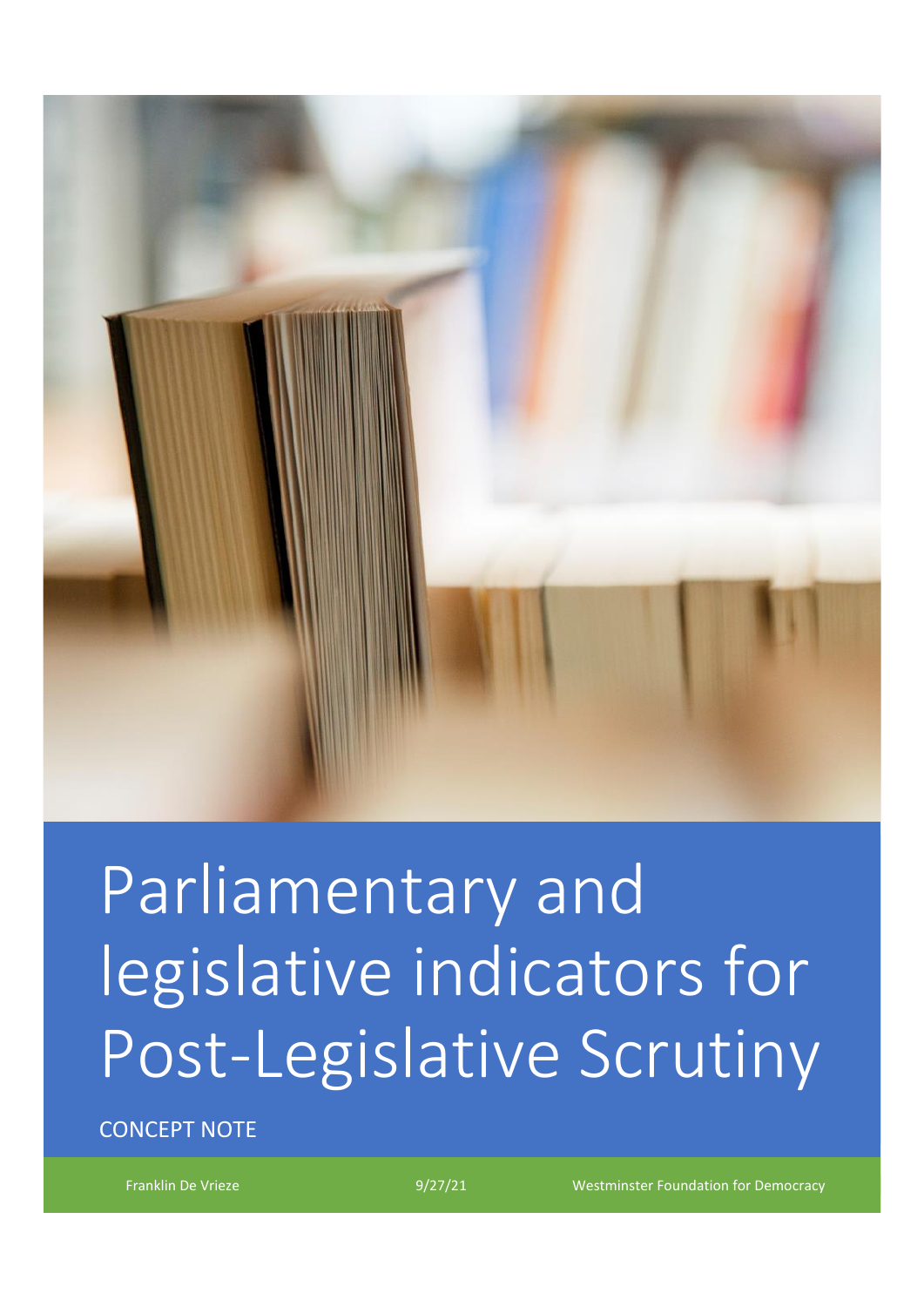## **Parliamentary and legislative indicators for Post-Legislative Scrutiny**

## **Table of Contents**

- 1. Introduction
	- 1.1. The case for Post-Legislative Scrutiny
	- 1.2. The two functions of PLS
	- 1.3. PLS as a legislative enabler
	- 1.4. PLS as a form of executive oversight
	- 1.5. Factors determining parliament's capacity and performance in PLS
- 2. Objective of the project
- 3. Purpose of the PLS indicators
- 4. Scope: four types of PLS indicators
- 5. Structure of the parliamentary and legislative indicators for PLS
- 6. Aligned with the 'Parliamentary Indicators based on SDGs'
- 7. Applying the PLS indicators
- 8. Project approach
- 9. Tentative project timeline
- 10.Bibliography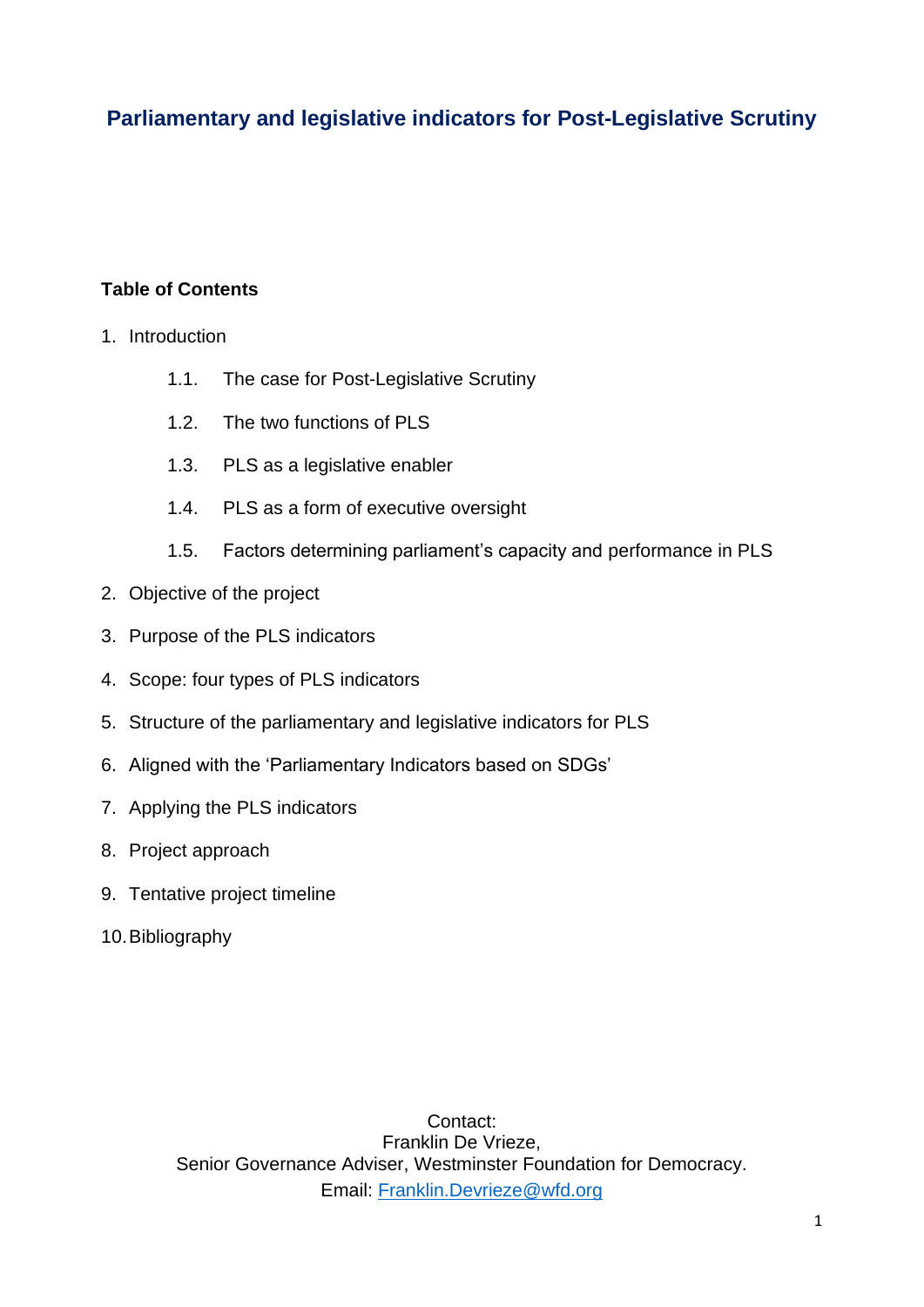#### **Parliamentary and legislative indicators for Post-Legislative Scrutiny**

## **1. Introduction**

As parliaments assume a responsibility to monitor whether the laws they have passed are implemented as intended and have the expected impact, [Post-Legislative Scrutiny](https://www.tandfonline.com/doi/full/10.1080/13572334.2019.1633778)  (PLS) [is increasingly recognized](https://www.tandfonline.com/doi/full/10.1080/13572334.2019.1633778) as an important dimension within the oversight role and the legislative role of parliament and an integral part of the legislative cycle.

## **1.1. The case for Post-Legislative Scrutiny**

The act of evaluating laws that a parliament has passed is known as PLS. In [its 2006](https://s3-eu-west-2.amazonaws.com/lawcom-prod-storage-11jsxou24uy7q/uploads/2015/03/lc302_Post-legislative_Scrutiny.pdf)  [report,](https://s3-eu-west-2.amazonaws.com/lawcom-prod-storage-11jsxou24uy7q/uploads/2015/03/lc302_Post-legislative_Scrutiny.pdf) the UK Law Commission outlined four main reasons for having more systematic PLS: to see whether legislation is working out in practice, as intended; to contribute to better regulation; to improve the focus on implementation and delivery of policy aims; to identify and disseminate good practise so that lessons may be drawn from the successes and failures revealed by this scrutiny work.

In addition, one can mention the need to act preventively regarding potential adverse effects of new legislation on fundamental rights, as well as, for instance, gender equality, the environment and climate, or on economic and social welfare.

The act of carrying out PLS can therefore be justified as [a stand-alone activity](https://www.tandfonline.com/doi/full/10.1080/13572334.2020.1780008) that enables a parliament to self-monitor and evaluate, as well as reflect on the merits of its own democratic output and internal technical ability. Various parliaments are beginning to institutionalise PLS as a separate mechanism within parliament.

## **1.2. The two functions of PLS**

There are [two types of PLS.](https://www.routledge.com/Parliaments-and-Post-Legislative-Scrutiny/Vrieze-Norton/p/book/9780367677565) PLS can refer to a broad legislative review, the purpose of which is to evaluate whether and to what extent one or more pieces of legislation has achieved its intended purpose and what is its impact. It can also refer to a narrower evaluation of how a piece of legislation is working in practice. This latter is more focused and a more purely legal and technical review.

In consequence, the act of PLS holds two distinct functions: (1.) a monitoring function, as the application of legislation and especially the adoption of the necessary secondary legislation is assessed by parliament at identified moments (2.) an evaluation function, as parliaments seek to ensure the normative aims of policies are reflected in the results and effects of legislation.

## **1.3. PLS as a legislative enabler**

The growing impetus for PLS coincides with the rationalisation of the law-making process, and a growing demand for the quality of legislation to be reviewed as well as procedures that can support parliaments to manage contemporary ['legislative](https://www.opc.gov.au/sites/default/files/reducingcomplexity_0.pdf)  [complexity'.](https://www.opc.gov.au/sites/default/files/reducingcomplexity_0.pdf) Legislative evaluation is an effort to support this by institutionalising and systematising a moment of analysis and assessment focusing specifically on improving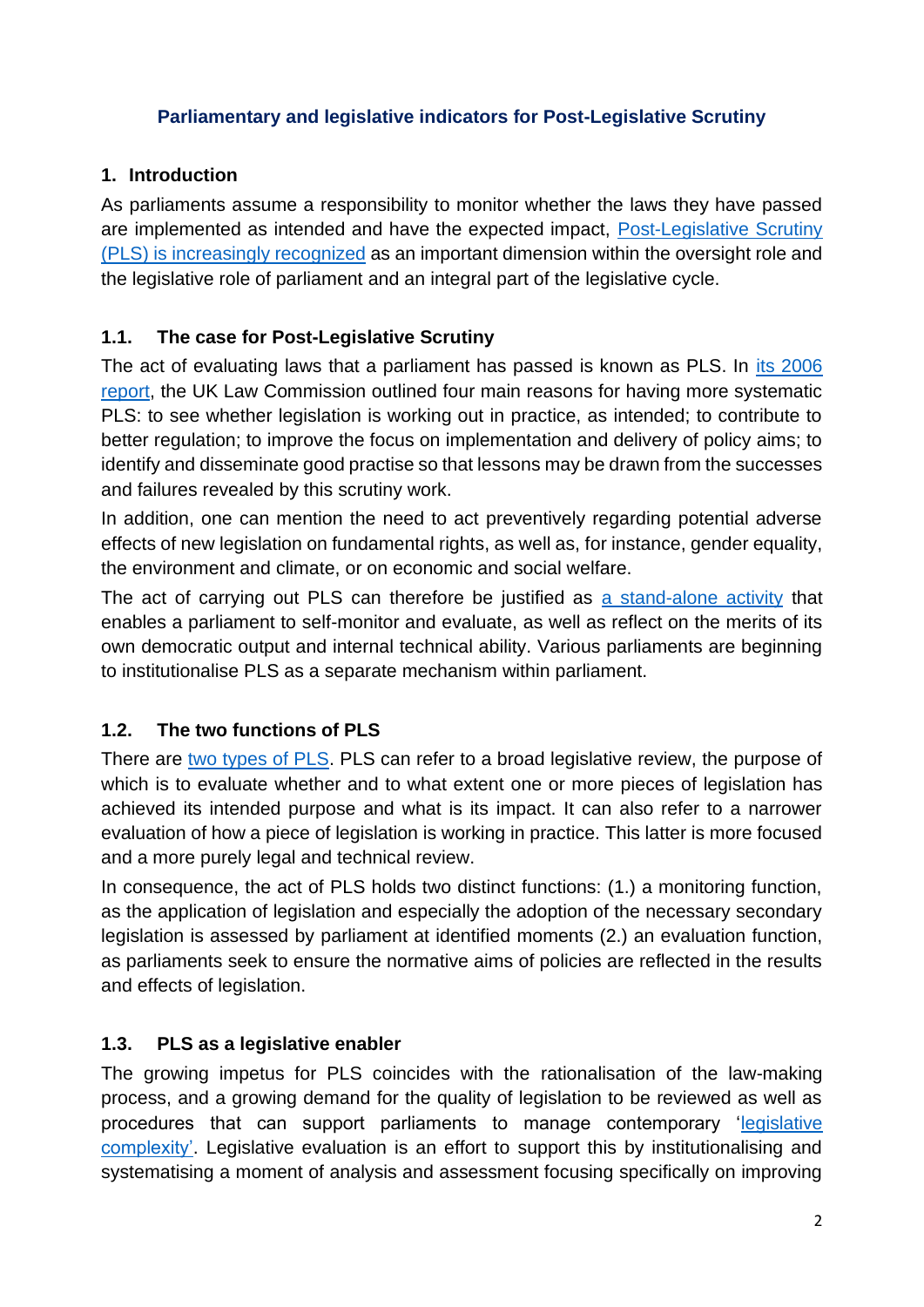the quality of legislation passed. Such an act should improve a parliament's understanding of the causal relations between a law and its effects as the accuracy of assumptions underlying legislation are tested after its enactment.

PLS as a form of legislative evaluation is therefore a learning process that both contributes to a parliament's knowledge of the impacts of legislation but also its knowhow in ensuring legislation meets the needs of relevant stakeholders. By implication, PLS may reduce ambiguity and distrust and allows the legislator to learn by doing.

The UK House of Lords' Constitution Committee, in [its 2004 report,](https://publications.parliament.uk/pa/ld200304/ldselect/ldconst/173/173.pdf) recommended that PLS should be a routine feature of parliamentary scrutiny. The Committee took a holistic view of the legislative process, encompassing not only the passage of a bill after introduction, but also pre- and post-legislative scrutiny. The adoption of such an 'end-toend' or ['full cycle' approach to the legislative process](https://www.tandfonline.com/doi/full/10.1080/13572334.2020.1765488) is further developed around parliament's role in the national budget process. PLS can be seen as a further extension of this responsibilisation of parliament at key stages in governance processes.

## **1.4. PLS as a form of executive oversight**

While PLS can take the form of a separate mechanism within parliament, the process of evaluation is also the by-product of a parliament carrying out effective executive oversight and effective law-making.

By reviewing government action or inaction, and by amending legislation, a parliament takes measure of the extent to which the laws of a country are fit for purpose, as well as the extent to which a government is managing the effective implementation of its policies and abiding by statutory obligations.

However, this link is not always formally recognised within the parliamentary system, and relevant information is not always captured, directed, and responded to on that basis.

## **1.5. Factors determining parliament's capacity and performance in PLS**

Taking into account the diversity of political and parliamentary systems, a parliament's [capacity and performance in PLS](https://www.tandfonline.com/doi/full/10.1080/13572334.2020.1769367) are to a significant extent determined by the presence of parliamentary procedures and structures specific to PLS and the extent that PLS inquiries generate written findings and recommendations (PLS reports), and the parliament monitors and ensures follow-up to its PLS findings. [Earlier research](https://www.wfd.org/wp-content/uploads/2020/02/WFD_DeVrieze_2020_PLSinEurope.pdf) outlined a categorization of parliaments in terms of their PLS capacity and performance as passive, informal, formal, and independent scrutinizers.

Aside from parliament's capacity and performance in PLS, a country's system of law making provides a determining framework for conducting PLS. The process of lawmaking, the preparation of the accompanying documents for bills and some of the institutional features of the relationship between parliament and the government affect the system and practices of PLS.

In several parliaments, the practices of PLS are also influenced by the need to have a better understanding of how law implementation affects good governance considerations in terms of – for instance - the gender impact of legislation as well as the impact on the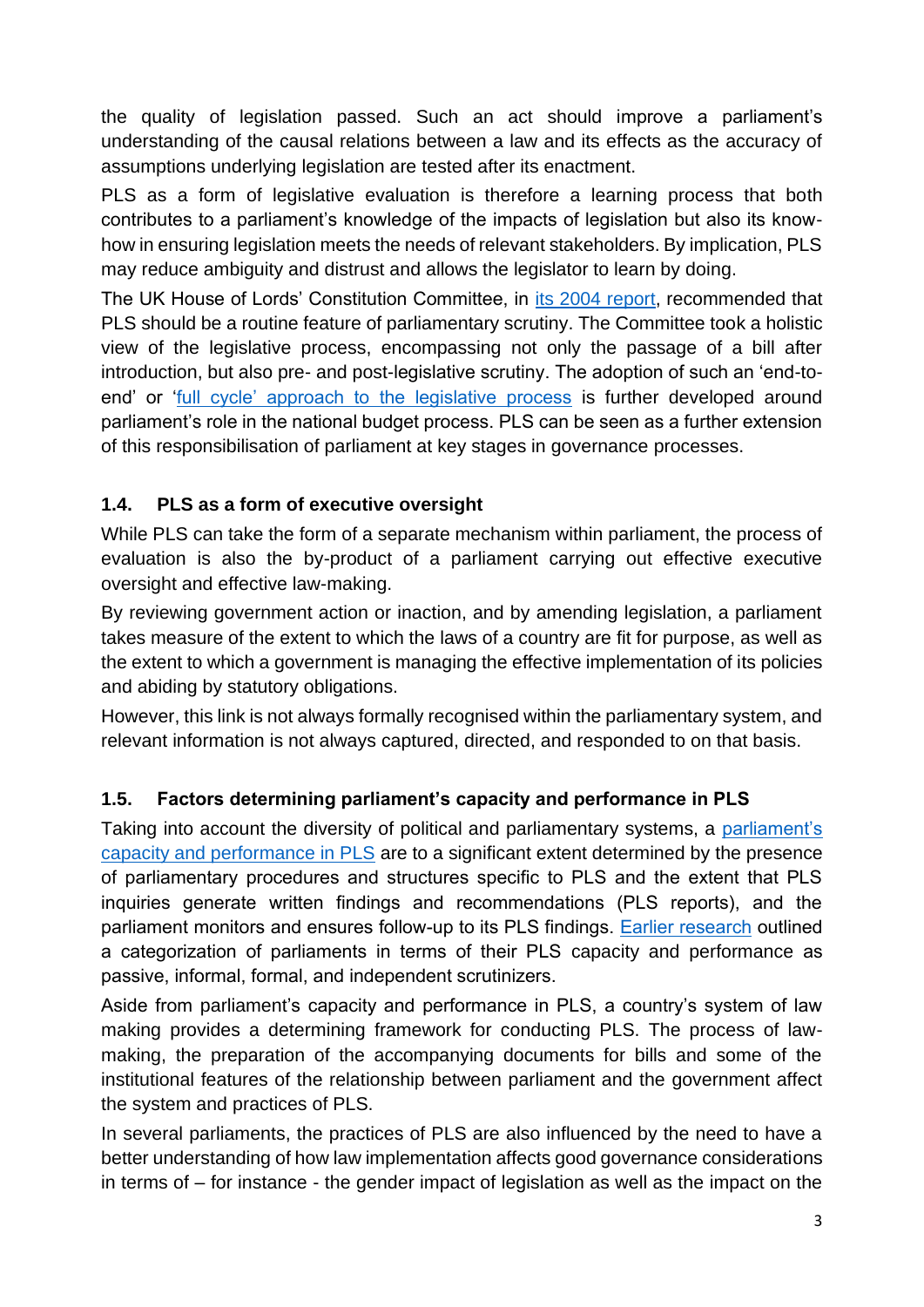environment and climate. Law implementation may give effect to unintended and unknown consequences for [gender equality,](https://www.wfd.org/wp-content/uploads/2020/07/policy-paper_updated1.pdf) the [environment and climate,](https://www.wfd.org/wp-content/uploads/2021/04/PLS-climate.pdf) or other topics. Therefore, mainstreaming such thematic impact assessments related to good governance has become an additional driving force for the emergence of new systems and practices of PLS.

## **2. Objective of the project**

Building upon its previous research on [principles](https://www.wfd.org/wp-content/uploads/2018/07/Principles-of-Post-Legislative-Scrutiny-by-Parliaments.pdf) and [practical steps](https://www.wfd.org/wp-content/uploads/2018/07/WFD_Manual-on-Post-Legislative-Scrutiny.pdf) in PLS, country research, comparative studies and PLS pilot projects, the Westminster Foundation for Democracy (WFD) is launching a new project on designing parliamentary and legislative indicators for PLS.

The overall objective of the project is, firstly, to measure how effective a parliament is in performing PLS and consider options for upgrading or strengthening PLS practices and systems. The objective of the project is, secondly, to assess, in a limited way, the lawmaking process, more specifically those aspects of effective legislation and the lawmaking process which are directly related to PLS, such as - for instance - Impact Assessments and the inclusion of review clauses in laws.

The PLS indicators are called 'parliamentary and legislative' indicators as they include both indicators regarding the role of parliaments in PLS as well as indicators related to the legislative process and the quality of legislation as far as relevant to PLS.

The project of drafting parliamentary and legislative indicators for PLS will enable parliaments, parliamentarians, parliamentary staff, legislative drafters, parliamentary development practitioners and governance advisers at donor agencies to make informed choices on how to initiate and strengthen ex-post legislative impact assessments, and by extension strengthen the legislative and oversight roles of parliament.

## **3. Purpose of the PLS indicators**

With regards to the content of the parliamentary and legislative indicators for PLS, we have designed an outline which will ensure that the indicators contribute to the following objectives:

- 1. Analysing how a country's system of law-making shapes its PLS practices.
- 2. Understanding parliament's capacity to conduct PLS.
- 3. Analysing parliament's performance in PLS.
- 4. Mainstreaming a good governance thematic approach to PLS.

The broader objective of the indicators is to function as a tool for benchmarking, selfreflection, peer learning and exchange of practice between Parliaments.

## **4. Scope: four types of PLS indicators**

In drafting the parliamentary and legislative indicators for PLS, we have identified four types of indicators which correspond to the above-mentioned objectives.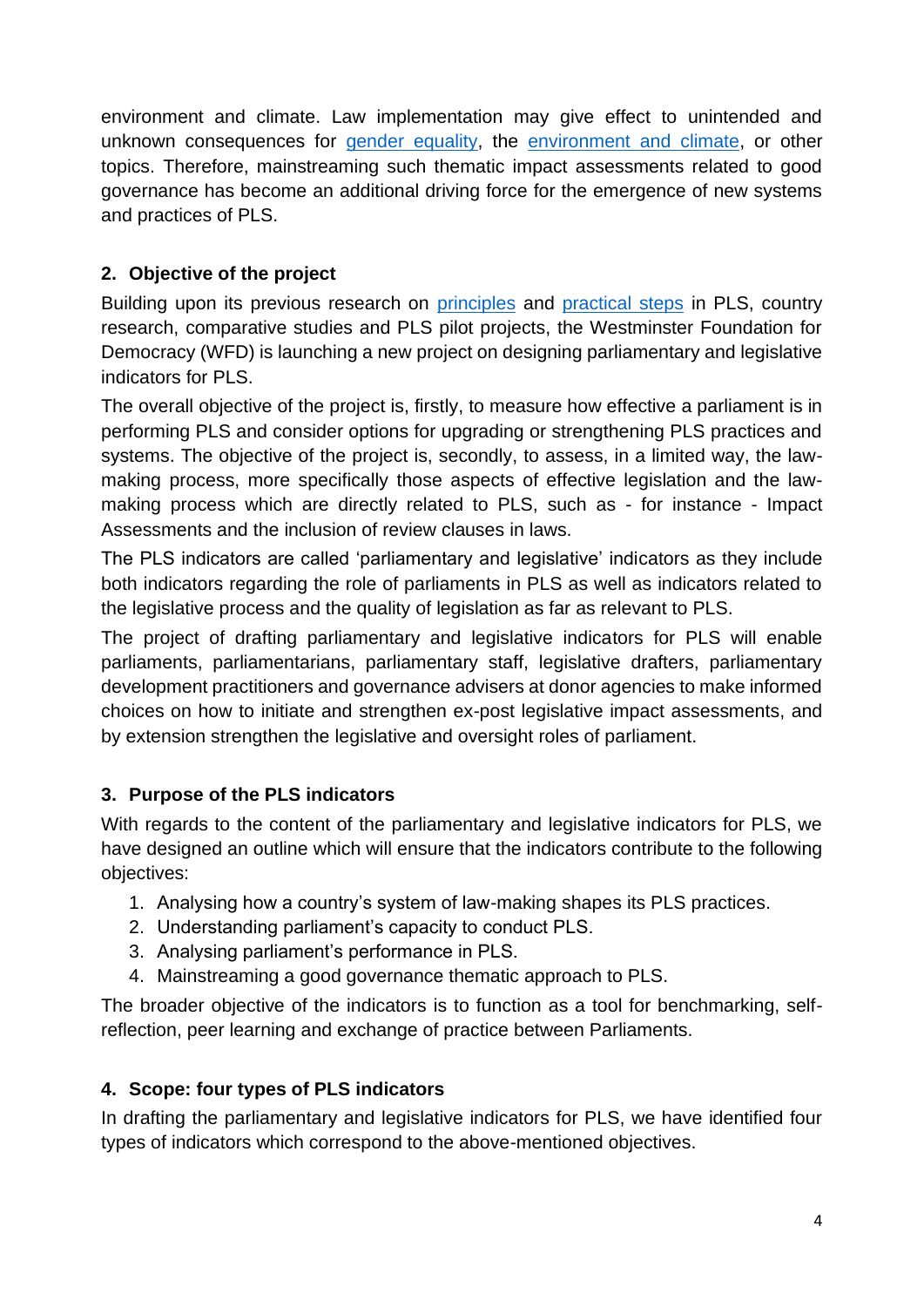- I. **Framework indicators** identify how the country's process of law making and the executive-legislative relations provide the framework that enables PLS of individual laws. The framework indicators outline both incentives and challenges in the country's governance system in the way it affects how parliament can conduct PLS.
- II. **Parliament capacity indicators** assess parliament's procedures, structures, and resources that are dedicated to conducting PLS. They outline provisions that upscale parliament's approach of PLS. These indicators focus on how parliament is organized to conduct PLS as it relates to its overall legislative and oversight practices.
- III. **Practice indicators** analyse how parliament applies its procedures, structures, and resources to effectively conduct PLS. They also assess the quality of ex-post reporting and follow-up. While parliamentary procedures and resources might enable parliament to conduct PLS, the extent to which these are being used in practice is analysed here.
- IV. **Thematic indicators** analyse the legislature's good governance approach to PLS, and outlines options for mainstreaming crucial horizontal lenses to PLS, such as gender equality and environment / climate.

## **5. Structure of the parliamentary and legislative indicators for PLS**

For each indicator, we aim to provide the following information:

- One paragraph with a narrative introduction that provides an explanation or clarification of the substance of the PLS indicator, to ensure a clear common understanding on what is the subject under review. Each PLS indicator provides a description of the subject against which parliament can assess its capacity or performance.
- One paragraph outlining options emerging from parliamentary and legislative practices to help parliaments consider ways to upscale their capacity and performance regarding PLS in that indicator. The options will ask different questions or project alternatives, which may be applicable depending on the legal system, context, political opportunities, strategic objectives of the parliament and the external context as identified in a Political Economy Analysis (PEA).

Under each of the four categories of PLS indicators, we intend to provide one or more text boxes with country-examples (legal framework or parliamentary practice), illustrating one or more indicators under that category.

#### **6. Aligned with the Indicators for Democratic Parliament**

This PLS indicators project builds upon the (ongoing) project of developing 'Indicators for democratic parliament based on the SDG targets 16.6 and 16.7 as prepared by the Inter-Parliamentary Union (IPU) and other organizations<sup>1</sup>, aimed at supporting parliamentary

<sup>&</sup>lt;sup>1</sup> The 'Indicators for democratic parliament based on the SDG targets 16.6 and 16.7' are currently prepared by the Inter-Parliamentary Union (IPU) in cooperation with Westminster Foundation for Democracy (WFD), Commonwealth Parliamentary Association (CPA), European Commission and INTER PARES, National Democratic Institute (NDI), UNDP, UN Women and Directorio Legislativo.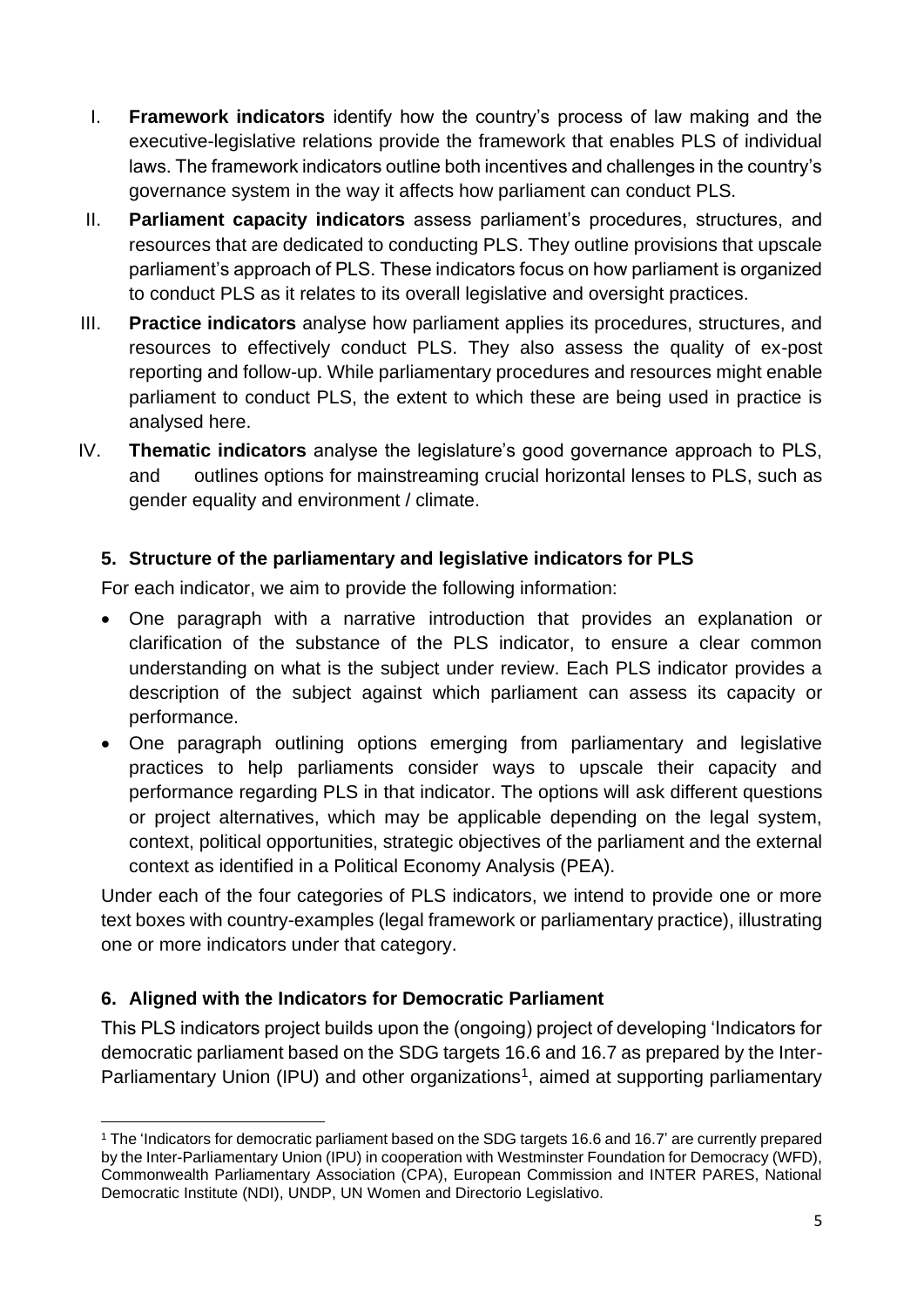development. As the IPU-led project aims at developing a set of reliable, comprehensive, and universally relevant indicators for assessing parliamentary capacity and performance, covering all aspects of parliamentary activity, it includes one dimension and a few criterions on PLS.

This project takes on board the outline of the PLS dimension in the IPU-led project and offers a more detailed overview of options available to parliaments in strengthening PLS systems and practices. Specifically, it builds upon dimension 1.6.7 on Post-Legislative Scrutiny within the indicator 1.6 on legislation / law making.

In this way, the project of PLS indicators will be complementary and delve in further detail into one dimension within the 'Parliamentary Indicators based on the SDGs'.

## **7. Applying the PLS indicators**

To accompany the best application of the parliamentary and legislative indicators for PLS in different countries, a *How-to-Note* will provide guidance and suggestions on the following issues.

#### *7.1. Self-assessment and support by facilitator*

As the overall objective is for national stakeholders (parliamentarians and parliamentary staff) to measure their parliament's capacity and performance in terms of PLS by comparing it to these indicators, the How-to-Note will describe different models of working with the indicators. The self-assessment is widely considered as the appropriate format for ensuring ownership of the process and sufficient input from various segments within parliament. In addition, it can be useful to ensure an external expert-facilitator (1.) to support the self-assessment consultations, (2.) to ensure the drafting of the assessment report in an evidence-based way, and (3.) to prepare recommendations for discussion and validation. This will contribute to avoiding a possible tendency for a too positive or non-objective self-reflection of the functioning of the institution of parliament. A parliament can work directly with a self-assessment expert- facilitator, or through the support of a parliamentary development organization or project.

#### *7.2. Key parliamentary and legislative stakeholders*

There are two key groups to include. First, MPs need to be engaged in the process to ensure their viewpoints and experience are part of the review. This needs to include MPs from the ruling party, opposition, and across the political spectrum. Secondly, staff of parliament needs to be engaged, senior staff as well as more junior, technical staff. In addition, it is useful to seek the views of external stakeholders, such as CSOs, independent institutions, and academics. Specifically for the framework indicators, it's important to seek the view of ministry officials and legislative drafters in the government. To have a meaningful process of data collection, validation of findings and follow-up to the recommendations emerging from the assessment, prior endorsement of the project by the leadership of parliament (Speaker, Bureau of Parliament and/or Secretary General) is required.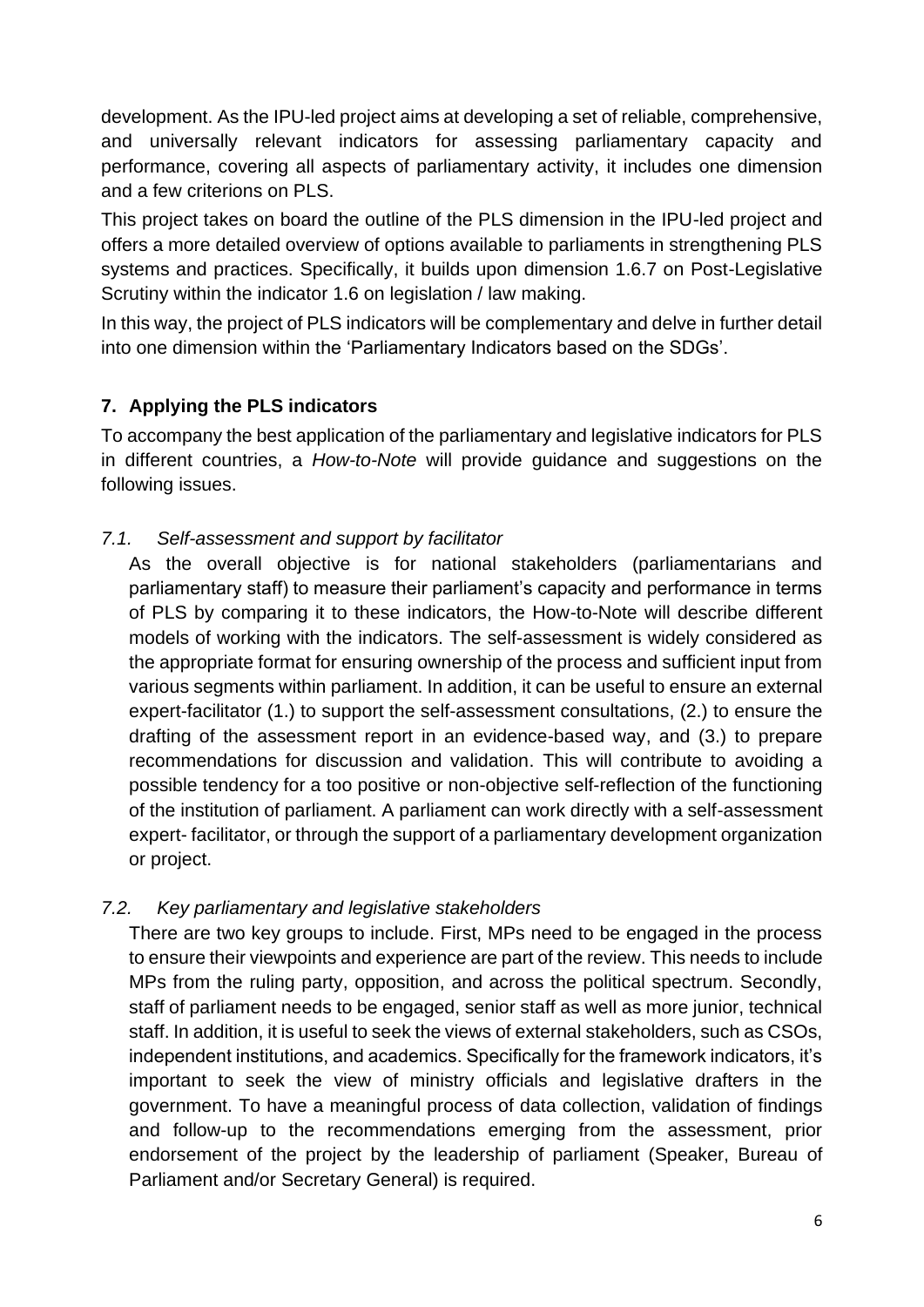## *7.3. Data collection*

As the institutional memory of a parliament, parliament staff can collect the preliminary data and initial responses, which can include qualitative and quantitative data. The initial data can then be discussed with MPs in focus groups or interviews, with the support of a facilitator. Since the framework or system indicators cover aspects of the interaction between government and parliament, it will be useful to collect data from government ministries and independent institutions and involve them in the process. The external expert-facilitator can offer support in ensuring that non-parliamentary sources of data are sufficiently taken into account.

## *7.4. Timing and modular approach of the assessment*

- $\checkmark$  The assessment can be conducted at the start of a parliamentary term, mid-term or towards the end of the parliamentary term. It can be done prior to the start of a parliamentary assistance programme and after the programme has concluded.
- ✓ The assessment can also be done in modules. For instance, the oversight and law-making framework assessment [first type of indicators] can be part of an initial country Political Economy Analysis (PEA) to identify the executive-legislative balance of law-making and determine whether PLS is a priority on its own (for instance in contexts where parliament has little legislative drafting role) or whether it should be presented as part of a broader package of legislative process support (where some issues might be ironed out in the pre-legislative scrutiny or drafting phase). Conducting the assessment in a modular approach may also serve as an encouragement for parliaments which are at the start of doing PLS, thus exploring different areas of potential growth.
- ✓ One can envisage rolling out the other types of indicators to assess parliament's ability to do PLS and to do so in a gendered, climate-related and other issuesensitive way.
- $\checkmark$  In this way, the assessment can help parliamentary development programmes identify how PLS fits into parliamentary oversight in the national parliament, the extent to which the parliament is able to do PLS, and the inclusivity of the PLS process and outcomes. The assessment can thus serve as an analytical tool for research and the development of governance or parliamentary strengthening programmes.

#### *7.5. Generating options for change*

- Under each PLS indicator, parliament can assess its capacity or performance against the subject matter under review.
- In making this assessment, the assessment facilitator or the respondents are invited to document the evidence of the rationale behind the assessment and on which the assessment was based, such as legal texts, parliamentary records, individual interviews, focus groups, and any other relevant information.
- Based on the options paragraph provided under each indicator, the assessment facilitator or respondents select one or more options as relevant in the national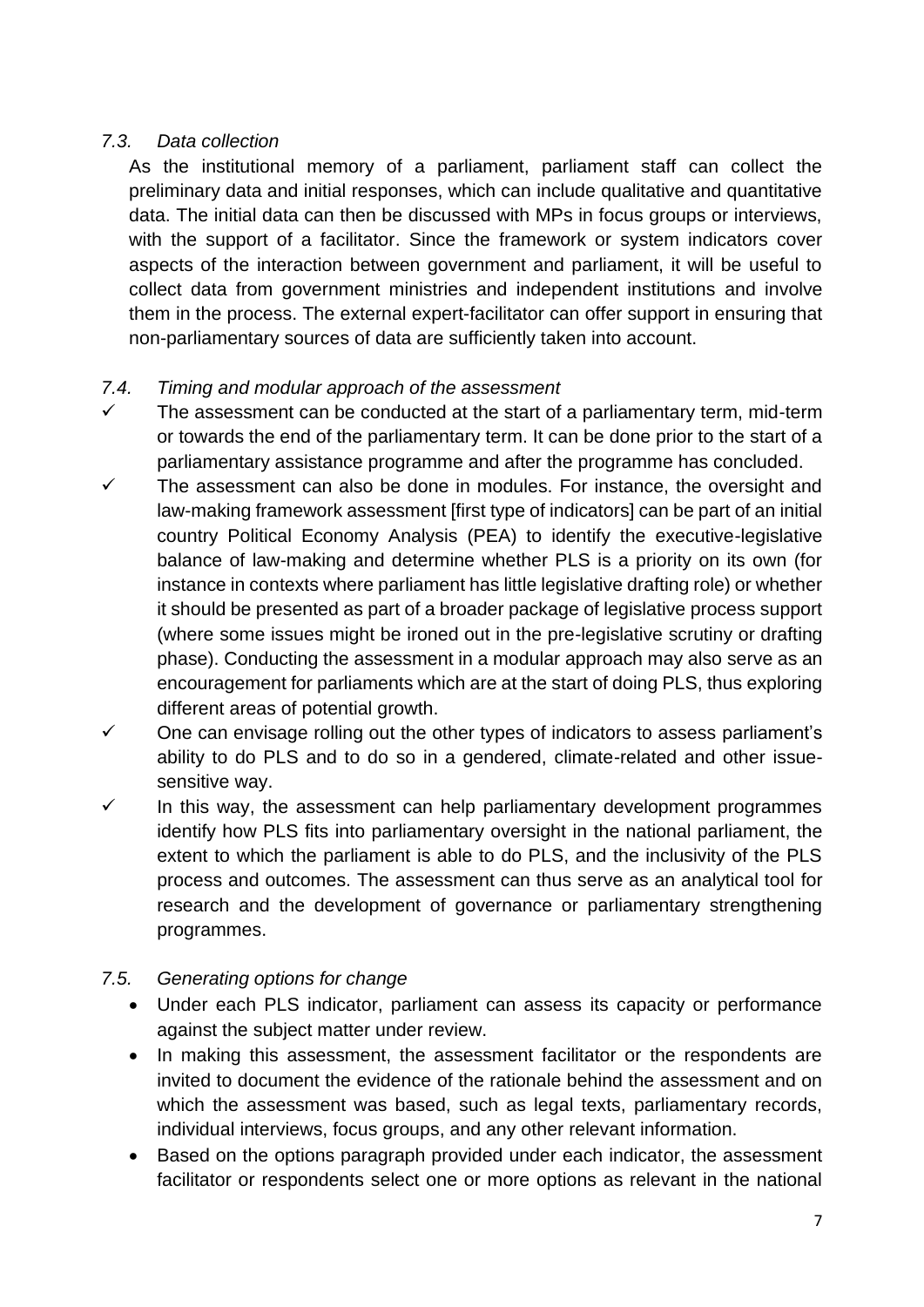context for the purpose of upscaling parliament's capacity and performance in PLS for that indicator.

- Grounding the assessment in options for change, rather than single-direction recommendations, provides the opportunity to encourage an incremental growth process, in accordance with the level of priority which a parliament wants to give to PLS, or the human resources which it can allocate. In this way, the assessment will generate achievable steps forward and avoid that parliament interlocutors might feel disempowered due to a potential lack of sufficient resources or explicitly stated priorities.
- Throughout the How-To-Note, we'll include country cases, quotes of legal/ procedural texts and examples from parliamentary and other reports, and further resources. This will assist the reflection process on possible options, as relevant within the national context.

#### *7.6. Rating or scoring*

One part of the assessment is assigning a rating or scoring about the extent a parliament has achieved the PLS indicator. One can envisage a rating, per PLS indicator, according to six grades: "Non-existent", "Poor", "Basic", "Good", "Very good" and "Excellent".

The grade "non-existent" is the lowest grade that corresponds to a "zero" grade, while the grade "excellent" is the highest grade reserved for the strongest assessment against the assessment criterion. An alternative scoring would be numerical, between 0 - 5, for instance.

The grades are identical to the grades used in the IPU-led project of 'Parliamentary Indicators based on the SDGs'. This is done on purpose to ensure the best possible alignment in the assessments of parliament's capacity and performance.

The scoring enables reviewing progress over time, for one parliament, but is not intended to create a ranking among parliaments, as the scoring is determined by national context and political system.

## *7.7. PLS assessment report and implementation roadmap*

It is envisaged that the assessment process results in a PLS assessment report, covering one or more of the four above-mentioned types of PLS indicators. The PLS assessment report, including examples providing evidence for the assessment and the options discussed or recommended, may serve as the baseline study for parliamentary strengthening initiatives related to PLS, and contributing to further institutionalization of PLS, if that is what the parliament aims for. If so, the report can provide the basis for an implementation roadmap to follow-up on identified options. The How-To-Note will provide a template for the report and the implementation roadmap.

#### *7.8. Engaging civil society*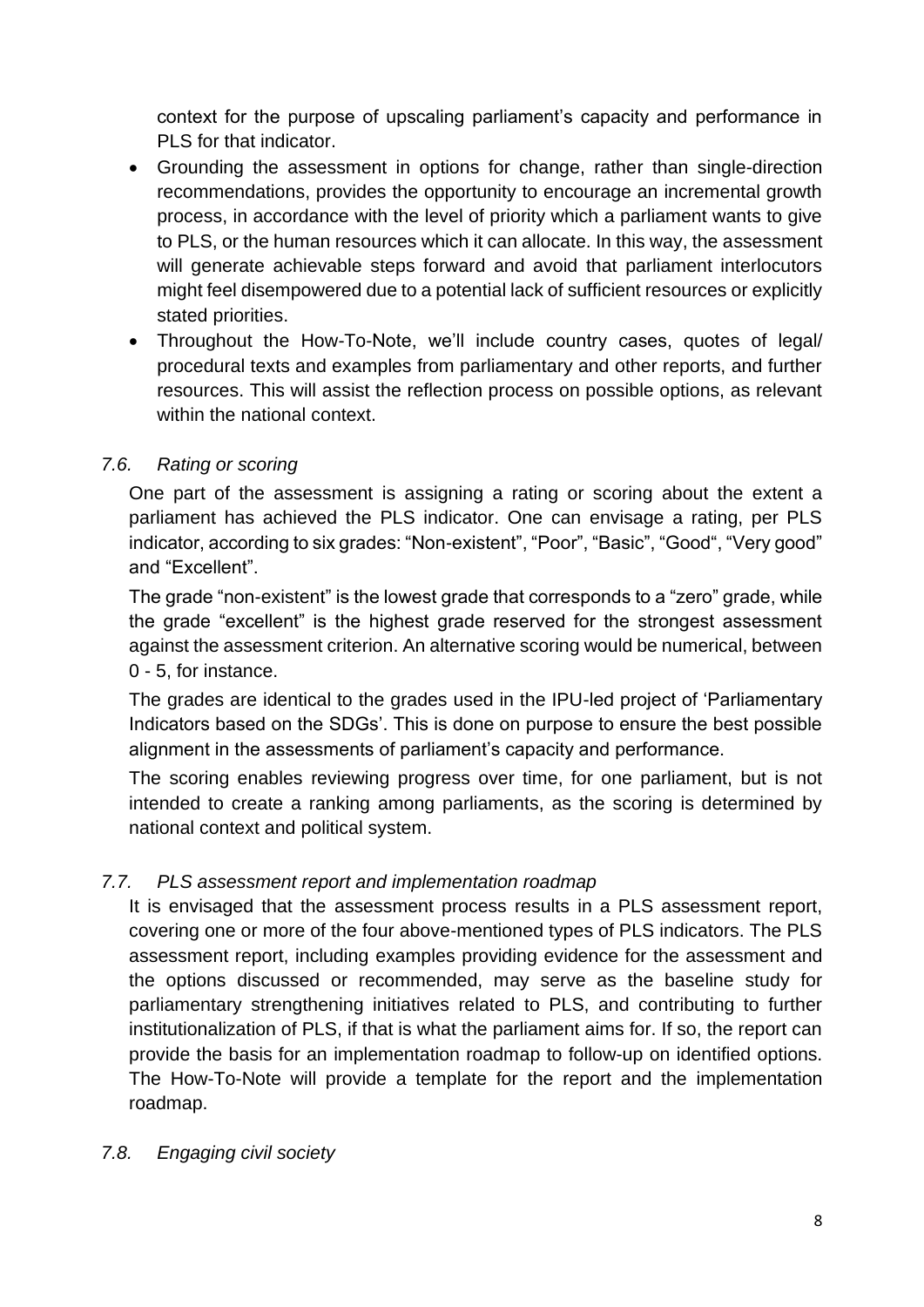It is recommended that the PLS assessment process engages all relevant stakeholders, inside and outside of parliament. Bringing on board civil society can considerably contribute to the transparency of the assessment process and transparency of the functioning of parliament. Bringing on board civil society can happen through a dialogue with the leaderships of CSOs, or as part of questionnaires distributed on the occasion of parliamentary development activities involving CSOs. In addition, the PLS indicators can also be used by civil society to conduct their own, independent review of the functioning of parliament, the legislative process and parliament's preparedness to conduct PLS. The How-to-Note may include a separate section for CSOs [parliamentary monitoring organizations, advocacy groups] on how they can work with the indicators.

#### *7.9. Communications*

To support the process of data collection and engagement of all stakeholders, a plan for internal and external communications is advisable. The How-to-Note will provide suggestions for the communications plan, based on the experience of similar parliamentary assessments. While the ultimate decision is with parliament, the Howto-Note may suggest that the assessment report will be a public and easily accessible document.

## **8. Project approach**

The project of designing the PLS indicators will be supported by 2 or 3 co-drafters and by a reference group which will include parliamentary development experts and legislative experts. Some members of the reference group may be linked to a democracy assistance organization, while others may be linked to a parliament with a track record of conducting PLS. Members of the reference group provide quality assurance and expertise to the project in an individual capacity, rather than on behalf of their organization or its members. The reference group is expected to hold approximately four (online) meetings over a period of six months.<sup>2</sup>

To overcome challenges regarding time availability or language barriers for non-English speaking persons, the project will work with 'corresponding members' of the reference group. They will be invited to submit written comments on the draft indicators, as translated into other languages.

The draft indicators will be published online for an open consultation and for feedback by parliaments and interested individuals. The draft indicators will also be offered for discussion at the *Parliamentary Development Community of Practice (CoP),* by end 2021 / early 2022.

The draft indicators will be piloted in a couple of parliaments with existing practice in PLS. WFD or another parliamentary development partner may accompany the piloting (through own staff or a consultant), resulting in an assessment report.

<sup>&</sup>lt;sup>2</sup> So far, the reference group for this project includes representatives of 10 organizations, including IPU, CPA, EC's Inter-Pares, NDI, UNDP, Directorio Legislativo, ParlAmericas, OECD, IALS and WFD.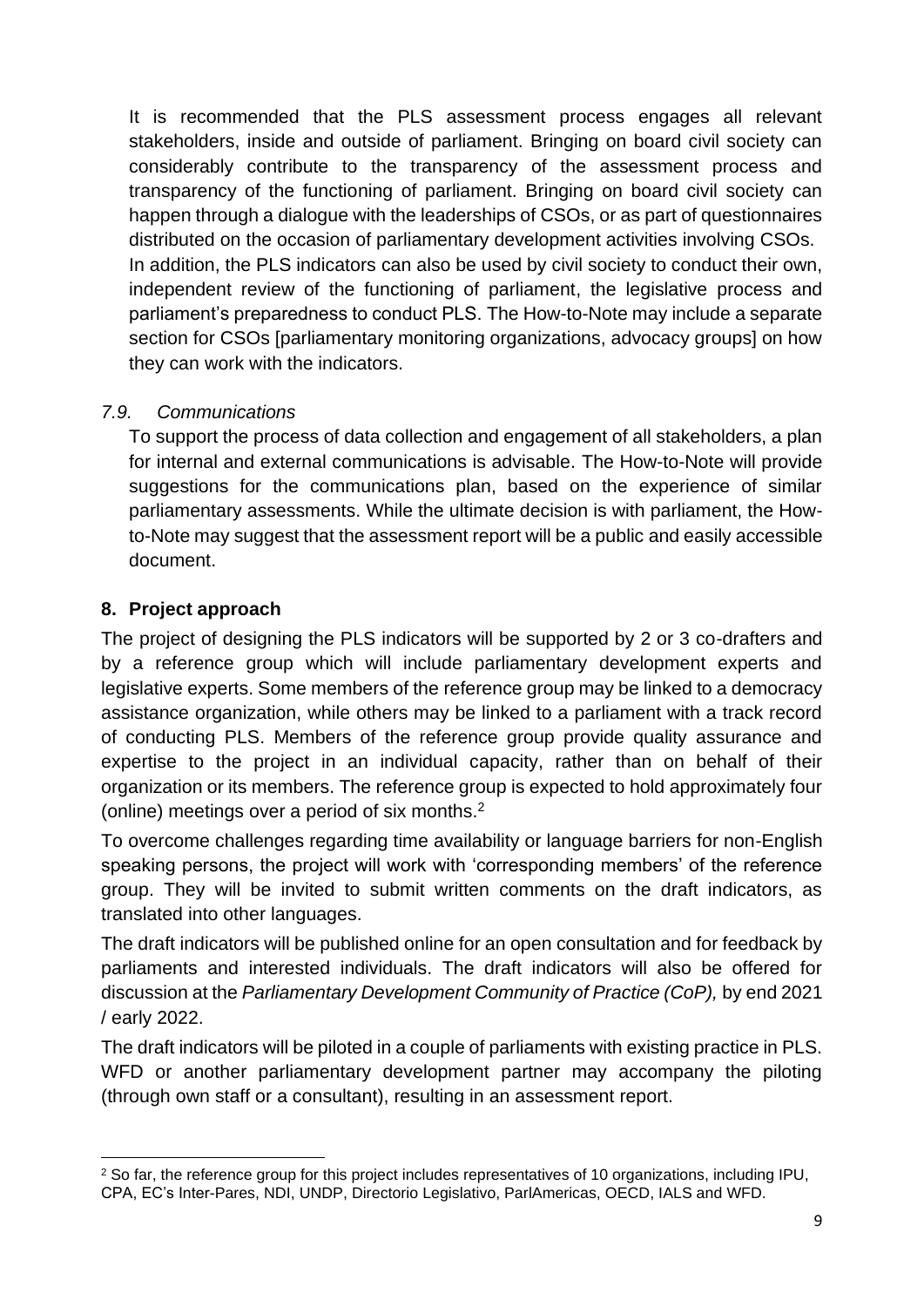Lessons learned from the piloting, comments from the online consultation and feedback through the *Parliamentary Development CoP* will inform the final version of the indicators.

Parliamentary strengthening organizations, good governance institutions and projects, and national parliaments will have the opportunity to endorse the (final version of the) "parliamentary and legislative indicators for PLS". Such endorsement is considered a public expression of support for the project and its objectives and is not expected to constitute a binding commitment or policy approval for each individual indicator.

#### **9. Tentative project timeline**

| 1.               | First meeting reference group to discuss Concept Note:<br>process, scope, type of indicators, timeline, interest in future<br>piloting     | 16 July 2021         |
|------------------|--------------------------------------------------------------------------------------------------------------------------------------------|----------------------|
| 2.               | Second meeting reference group on the zero draft of the<br>indicators                                                                      | 28 July 2021         |
| 3.               | Written feedback by members of reference group to zero<br>of indicators and by selected parliaments<br>draft<br>as<br>corresponding member | July – August        |
| $\overline{4}$ . | Authors revise zero draft of indicators and work with WFD<br>on first draft                                                                | September            |
| 5.               | Third meeting of reference group to discuss first draft of<br>indicators                                                                   | October              |
| 6.               | Second draft of indicators is published online for open<br>consultation and feedback                                                       | November-<br>January |
| 7.               | Piloting of second draft of indicators in parliaments, resulting<br>in an assessment report                                                | November-<br>January |
| 8.               | Discussion of indicators at Parliamentary Development CoP                                                                                  | <b>TBC</b>           |
| 9.               | Fourth meeting of reference group to discuss online<br>comments, as relevant, and findings from the piloting in a<br>few parliaments       | February 2022        |
| 10.              | Third draft of indicators is finalized and published                                                                                       | <b>March 2022</b>    |